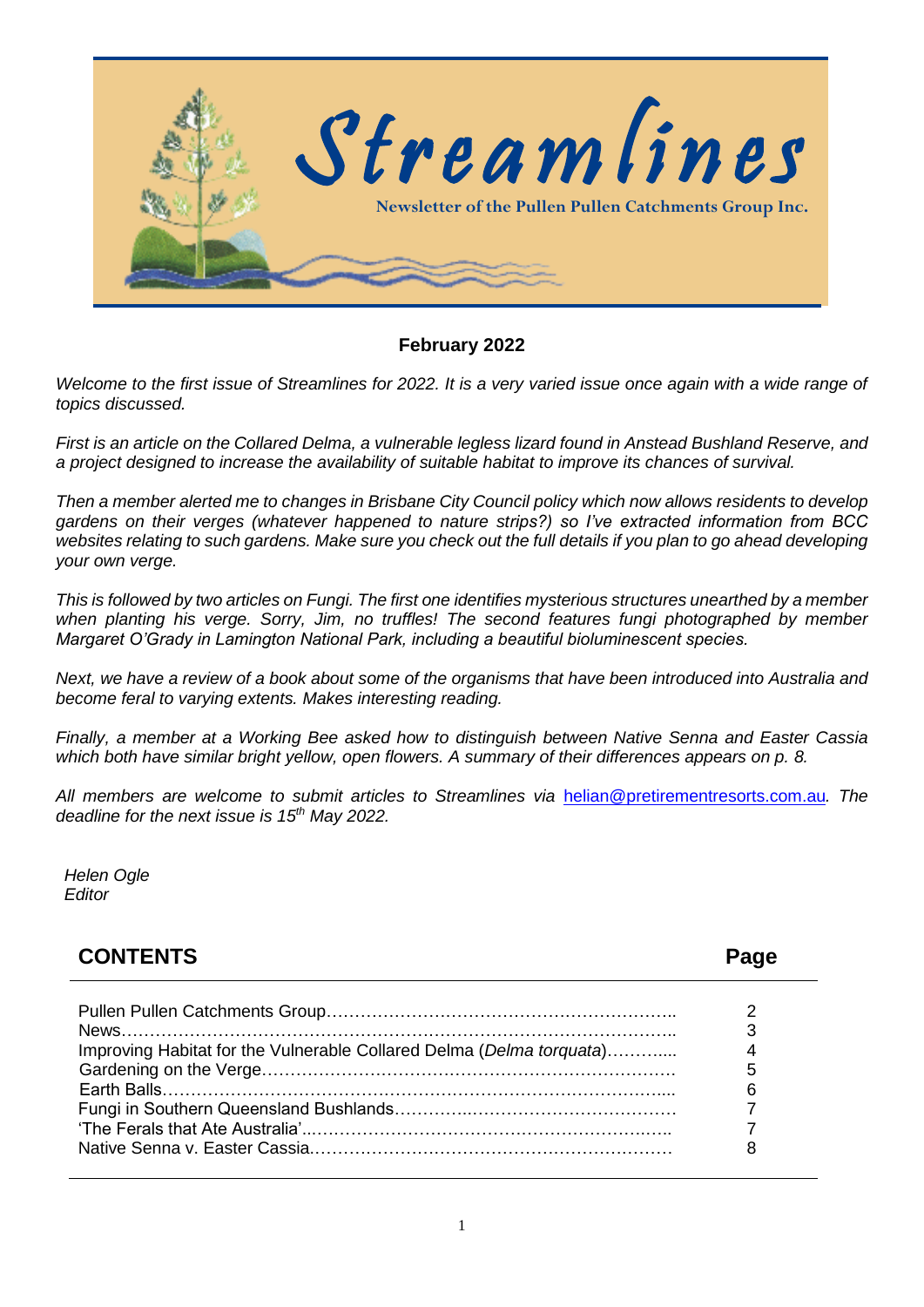

### *Website*

[www.pullenpullenc](http://www.pullenpullen/)atchments.org.au

### *Meetings*

Meetings are held at 6 pm on the first Wednesday of each month at Pullenvale Environmental Education Centre, 250 Grandview Road, Pullenvale.

#### *Committee Members 2022*

| <b>President:</b>                                 | John Ness                                                                               | 3202 7556                                  | john.ness@emsolutions.com.au                                                                                              |
|---------------------------------------------------|-----------------------------------------------------------------------------------------|--------------------------------------------|---------------------------------------------------------------------------------------------------------------------------|
| <b>Vice President</b>                             | <b>Richard Ponsonby</b>                                                                 | 3202 9484                                  | members@pullenpullencatchments.org.au                                                                                     |
| <b>Treasurer</b>                                  | Kaaren Ness                                                                             | 3202 7556                                  |                                                                                                                           |
| <b>Secretary</b>                                  | Liz Dominguez                                                                           | 0419 794 550                               | contactus@pullenpullencatchments.org.au                                                                                   |
| <b>Committee Members</b>                          | Margaret O'Grady<br>Ron Tooth<br><b>Karen Roberts</b><br>Jim Williams<br>Corinne Foster | 3202 5115<br>3374 1002 (W)<br>0438 458 935 | m.ogrady@live.com.au<br>r.tooth@uq.edu.au<br>bobnbert@internode.on.net<br>jimawilliams@hotmail.com<br>corinneh@tpg.com.au |
| <b>Bushcare Coordinator,</b><br><b>Pullenvale</b> | Lynn Brown                                                                              | 0417 648 050                               | emmacaja@bigpond.net.au                                                                                                   |
| <b>Bushcare Coordinator,</b><br>Anstead           | Gillian Whitehouse                                                                      |                                            | gillianmw1949@icloud.com                                                                                                  |
| <b>Website Coordinator</b>                        | Emma Barrie                                                                             | 0457 467 562                               | pullenpullencatchments@gmail.com                                                                                          |
| <b>Wildlife Officer</b>                           | Irene Darlington                                                                        | 0409 026 883                               | irene.darlington@outlook.com                                                                                              |
| <b>Streamlines Editor</b>                         | Helen Ogle                                                                              | 3323 7407                                  | helian@pretirementresorts.com.au                                                                                          |
| <b>Creek Catchment Officer</b>                    | <b>Brendan McIntyre</b>                                                                 | 0481 908 543                               | brendan.mcintyre@brisbane.qld.gov.au                                                                                      |

### *Membership Options*

Membership fees are:

- Annual Membership \$10 per person payable on March 1 each year
- Life Membership \$100 per person

We are delighted to accept donations.

a) Send a cheque payable to PPCG to PO Box 1390, Kenmore, 4069 or

b) Transfer the funds electronically to BSB 064 152, Account No.10107038 Ref: your name.

#### *Working Bees*

Anstead Bushland Reserve – 1<sup>st</sup> Sunday of the month, 8.30 – 11 am (April-September), 7 – 9.30 am (October-March) Pullenvale Forest Park – 2<sup>nd</sup> Sunday of the month, 8.30 – 11 am (April-September), 7.30 – 9.30 am (October-March)

Tools, gloves, etc are provided at Working Bees. Just wear sturdy boots and sunsafe clothing and bring water and a hat!

\_\_\_\_\_\_\_\_\_\_\_\_\_\_\_\_\_\_\_\_\_\_\_\_\_\_\_\_\_\_\_\_\_\_\_\_\_\_\_\_\_\_\_\_\_\_\_\_\_\_\_\_\_\_\_\_\_\_\_\_\_\_\_\_\_\_\_\_\_\_\_\_\_\_\_\_\_\_\_\_\_\_\_\_\_\_\_\_\_\_\_\_\_\_\_\_\_\_\_\_\_\_\_\_



"The PPCG acknowledges the support of the Lord Mayor's Community Sustainability and Environmental Grants Programs for a grant to help with administrative, bushcare and educational costs"

Dedicated to a better Brisbane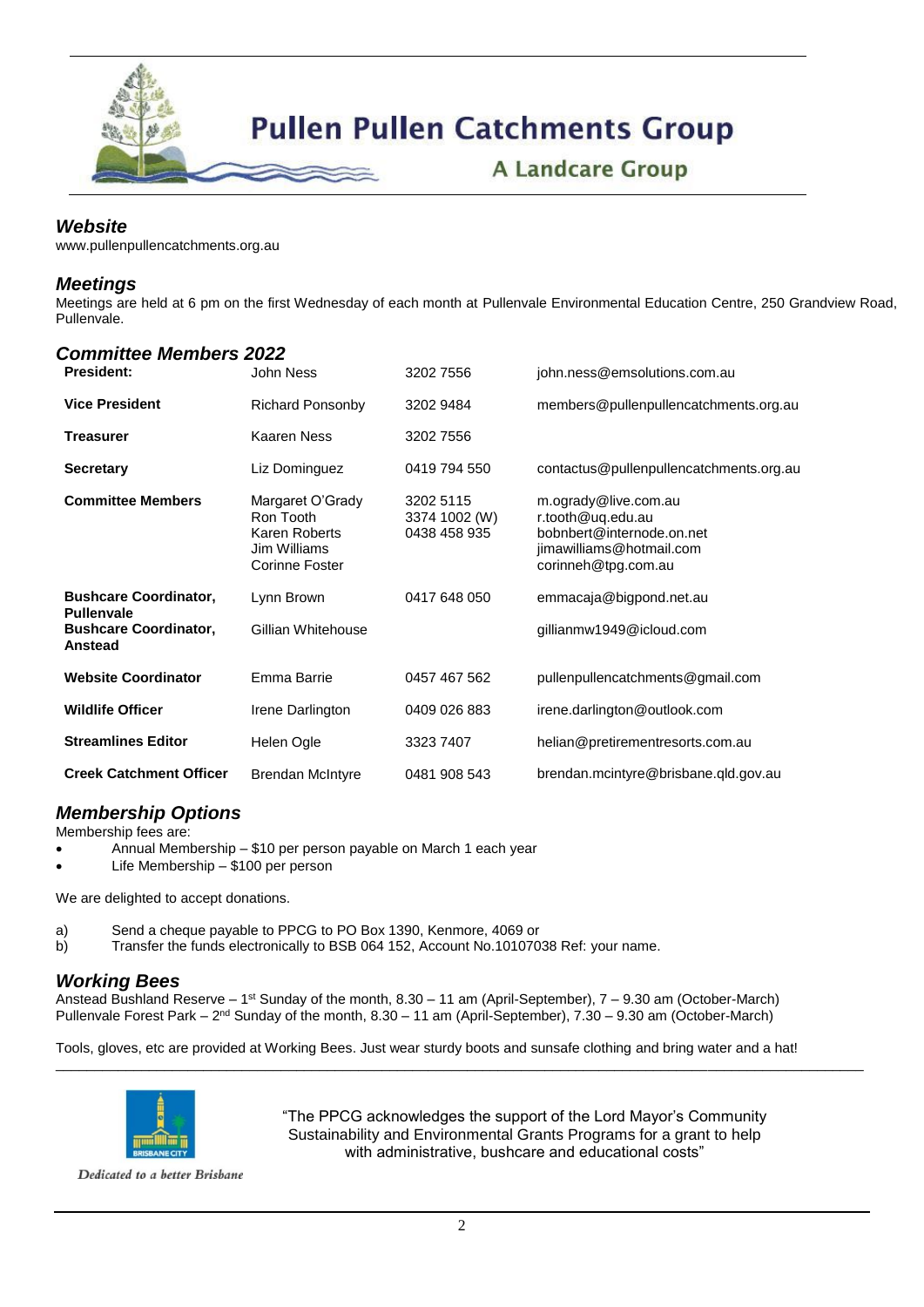## **NEWS**

**Anstead Bushland Reserve** Gillian reported that Friends of Anstead Bushland (FOAB) will begin the year by reviewing the condition of pegged sites after the summer break and will proceed in these areas as outlined in the Site Plan. Working Bees take place on the first Sunday of each month commencing at 7 am.

A few small changes have been made to the Site Plan in response to requests from BCC and the schedule of bushcare sessions has been expanded along with the addition of butterfly surveys in February, April and September.

A joint application with Kholo Creek Catchment Group for funding from the federal government's *Threatened Species Strategy Action Plan – Priority Species Grants* to support enhancement of Collared Delma habitat (see p. 4) was submitted on 13 December 2021. The outcome is still unknown.

A tray of dianella seedlings received from Chris de Jong has been stored at the Moggill School nursery (thanks to Karen) and can be used as the committee sees fit. Some could be planted in and around the Fig Tree Garden in ABR at our planned tree planting days or regular bushcare sessions in 2022. Chris de Jong also has seedlings of other plants, including trees, and has offered to contribute these on request.

Once the website changes (see below) have been finalised, work will continue on updating the ABR brochure.

The Reserve Café will put up copies of our bushcare morning posters and will allow us to put up a banner on their fence on the weekends when bushcare sessions will be held. John has also printed copies of the posters and arranged to have them put up in several locations.

**Pullenvale Forest Park** Simon Fox has returned to supervise this area. He has indicated that the area is too big for our group to look after and has suggested that PPCG focuses on the area where new plantings were carried out last year. Contractors will be engaged as needed to manage the rest of the Park. Deer and invasive vines continue to be the biggest problems and bigger guards are needed to protect plants from deer damage. Working Bees take place on the second Sunday of each month commencing at 7.30 am.

**Airlie Road Park** Mowing and weeding around trees continued.

**Moggill State School Nursery Project** Karen Roberts fixed the watering system and assisted with the rearranging the sprinklers. The watering system is now fully automatic and the nursery can accommodate another 50 or so plants giving  $\sim$  150 plants in total. Currently  $\sim$  40 such plants are large enough for distribution.

In principle agreement has been reached with Andrew Wilson from MCCG Nursery to recycle larger plants from the School nursery through the MCCG nursery. These will be made available for the first Monday of each month which is the usual time that the MCCG nursery is open for MCCG and PPCG members to collect plants.

A system for Moggill School parents to pick up plants is under review.

**Website and Facebook Page** Emma is currently implementing changes that update information on activities within the catchment and adding images to a page on ABR and FOAB's application of the Bradley Method Emma is happy to make any changes needed – just let her know what is required. It was pointed out that membership payments or donations need to be able to be made through the website.

**Wildlife** Irene has recently begun trialling a new project suitable for children interested in working with animals. Children wanting hands-on experience with animals are being trained to reunite baby birds found separated from their parents, with their parents. More information is available from Irene on 0409 026 883.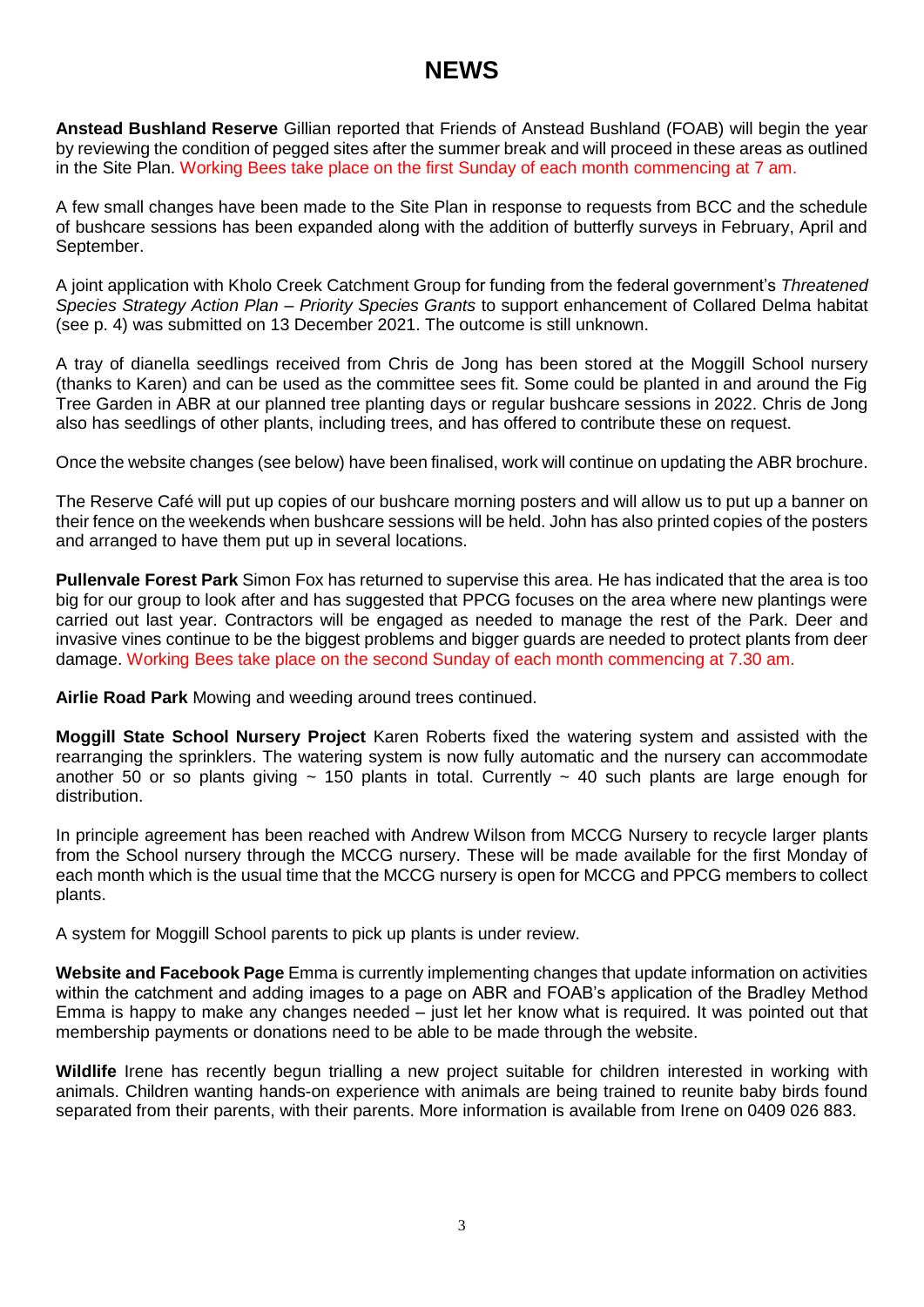## **Improving Habitat for the Vulnerable Collared Delma (***Delma torquata***)**

The Collared Delma or Adorned Delma (*Delma torquata*) is the smallest species of legless lizard in Australia. Being legless, Collared Delmas are often mistaken for snakes. Their bodies are brown, their tails bluish-grey and their heads black with distinctive cream/yellow rings around their heads and necks. They range in length from 150-200 mm. They are active during the day, foraging and hunting for small insects and spiders and breed during the summer.



Collared Delma (Queensland Museum photo)

Collared Delmas are distributed mainly across south-east Queensland and northern New South Wales in eucalypt dominated woodlands and open forests where they are associated with rocky outcrops with native grass ground cover and abundant leaf litter. Their population is fragmented with inland and coastal components. The inland populations occur in very specific locations between the Bunya Mountains and Millmerran. Surprisingly, coastal populations have been found in western Brisbane suburbs including, Kenmore, Pinjarra Hills and Anstead. Populations have been observed in Anstead Bushland Reserve over a number of years.

Collared Delmas are listed as 'Vulnerable' under the state *Nature Conservation Act 1992* and the national *Environment Projection and Biodiversity Conservation Act 1999* and are currently included among the Australian government's 100 Priority Species for threatened species recovery actions. Their survival is threatened by human activities such as land clearing, urbanisation, use of agricultural chemicals and habitat degradation as well as natural phenomena such as feral cats and foxes, fire and weed invasion.

In Anstead Bushland Reserve, the widespread, invasive weed Creeping Lantana (*Lantana montevidensis*) is thought to have significantly reduced habitat for the Collared Delma over recent decades. Enhancement of habitat in the Reserve needs to focus on retarding this weed through measures that can be applied without harming vulnerable Collared Delma populations. These include sustainable and non-toxic targeted weed control with supplementary planting of protective plants in selected areas. Suitable species for supplementary planting include Kangaroo grass (*Themeda triandra*), Barbed-wire grass (*Cymbogogon refractus*) and local varieties of Lomandra (all species that occur within the Reserve naturally). A staged approach would be required to minimise disruption to the natural lifecycle of the species.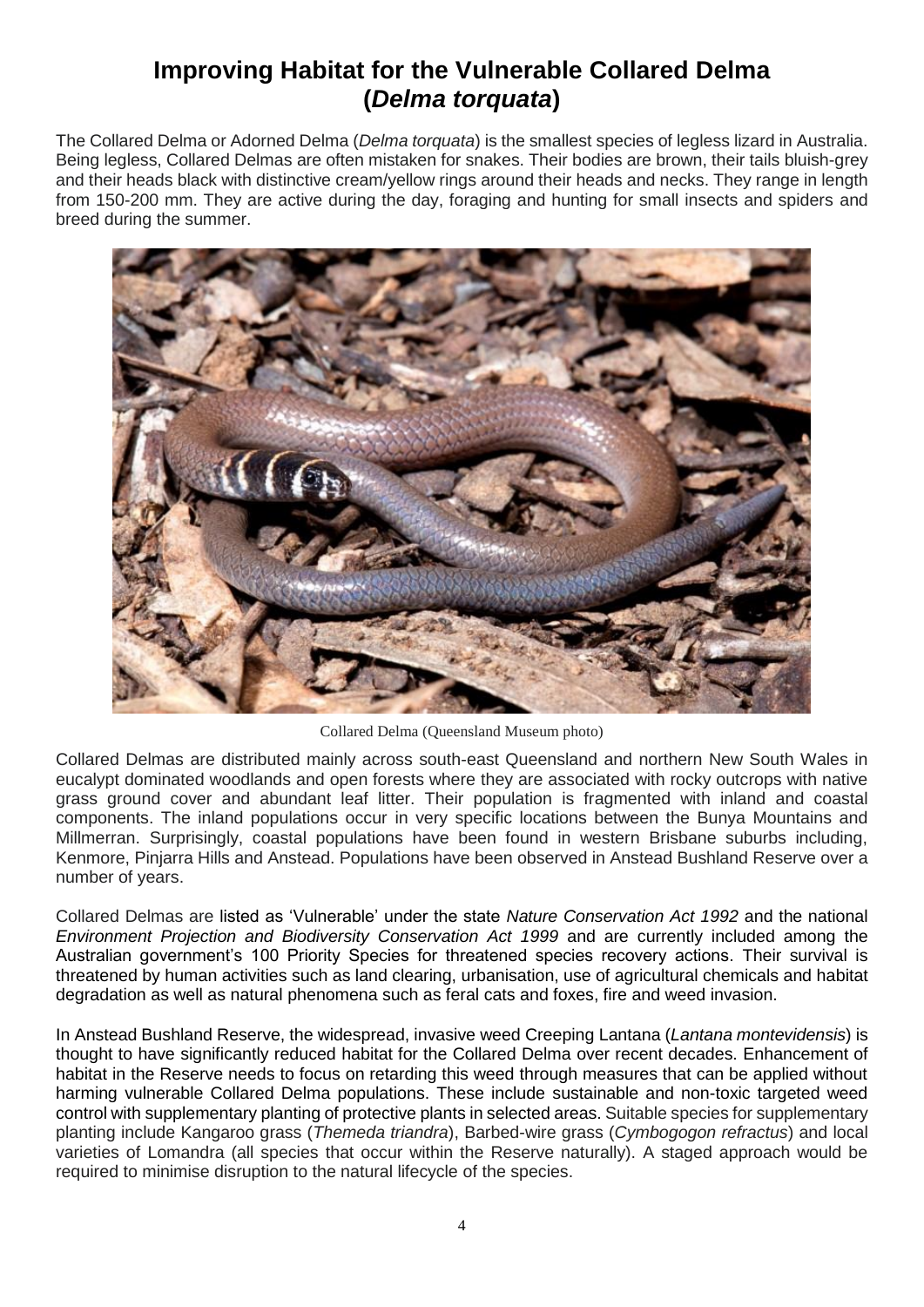The Friends of Anstead Bushland have incorporated these goals into their current bush regeneration projects in the Reserve. Their efforts will be guided by advice from local specialists who have been monitoring populations and attempting to improve Collared Delma habitat within the Reserve over a sustained period. FOAB, in collaboration with the adjoining Kholo Creek Catchment Group, also hopes to gain funding to expand efforts to protect habitat for the Collared Delma throughout the wider Pullen Pullen and Kholo Creek catchment areas.

Information compiled from a number of sources.

# **Gardening on the Verge**

\_\_\_\_\_\_\_\_\_\_\_\_\_\_\_\_\_\_\_\_\_\_\_\_\_\_\_\_\_\_\_\_\_\_\_\_\_\_\_\_\_\_\_\_\_\_\_\_\_\_\_\_\_\_\_\_\_\_\_\_\_\_\_\_\_\_\_\_\_\_\_\_\_\_\_\_\_\_\_\_\_\_\_\_\_

A street verge is the area of public land located between a property boundary and the adjacent road kerb. The verge provides access from the street to private and public properties. It also accommodates above and below-ground public service utilities such as postal service, lighting, power, water, sewerage, gas, telephone and optic fibre cables.

Verge gardens beautify local streets and show pride in our neighbourhood. Brisbane City Council has developed Verge Garden Guidelines to help residents who are interested in establishing a verge garden to self-assess their compliance with Council requirements. The guidelines support Council's vision of a clean, green city that protects and supports our subtropical environment by sustainably managing and caring for our natural environment and resources.

These guidelines apply to verge gardens at properties that are identified as a "Residential zone" within the Brisbane City Plan 2014 and are between the property boundary and the road kerb (allowing a minimum width of 1.2 metres for pedestrian access).

You do not need to apply for permission to install a verge garden but make sure your plan complies with the checklist included in the Council guidelines to ensure it will not impact on the safety of the community, the environment and surrounding infrastructure. If your proposed verge garden meets the requirements of this checklist, then you may proceed to plant. If you are not able to comply with the requirements of these guidelines, you will not be able to establish a verge garden.

The homeowner is responsible for the verge gardens adjacent to their property. While verge gardens are planted in public spaces, priority must always be given to maintenance and access for utilities services such as pedestrian movement, water and sewerage, power, gas, telephones, optic fibre cables. If adequate access is not provided, householders may be asked to remove or make changes to their garden. Council reserves the right at any time to remove any verge garden and landscaping to perform works that are required to manage any service or infrastructure or that does not comply with this guideline

To ensure the protection of any underground public utility services such as water and electricity, you should call 'Dial Before You Dig' on 1100 (during business hours) or visit their website at [www.1100.com.au](http://www.1100.com.au/) prior to gardening. In the event that damage is caused to public utility services due to gardening activities, this must be reported to the appropriate authority as soon as possible and repaired at the property owner's expense.

In choosing plant and garden bed location, consideration should also be given to:

- visibility of motorists using the road, and those entering or exiting a residential driveway
- maintaining adequate distance from above-ground utilities such as electricity pillars, street lights, and telecommunication cables
- access to post boxes (mailboxes) allowing space between your verge garden and the edge of the footpath (if established) for footpath maintenance
- adequate distance must be maintained between the kerb and the edge of the verge garden at all times to allow access from vehicles to an established footpath or an unestablished pedestrian path.

Organic mulching is permitted and should be flush with the footpath or grass area. The use of non-organic materials such as loose gravel, crushed brick or other stone aggregate is not permitted. The use of any hard landscaping materials or irrigation systems is also not permitted. The use of garden structures such as wood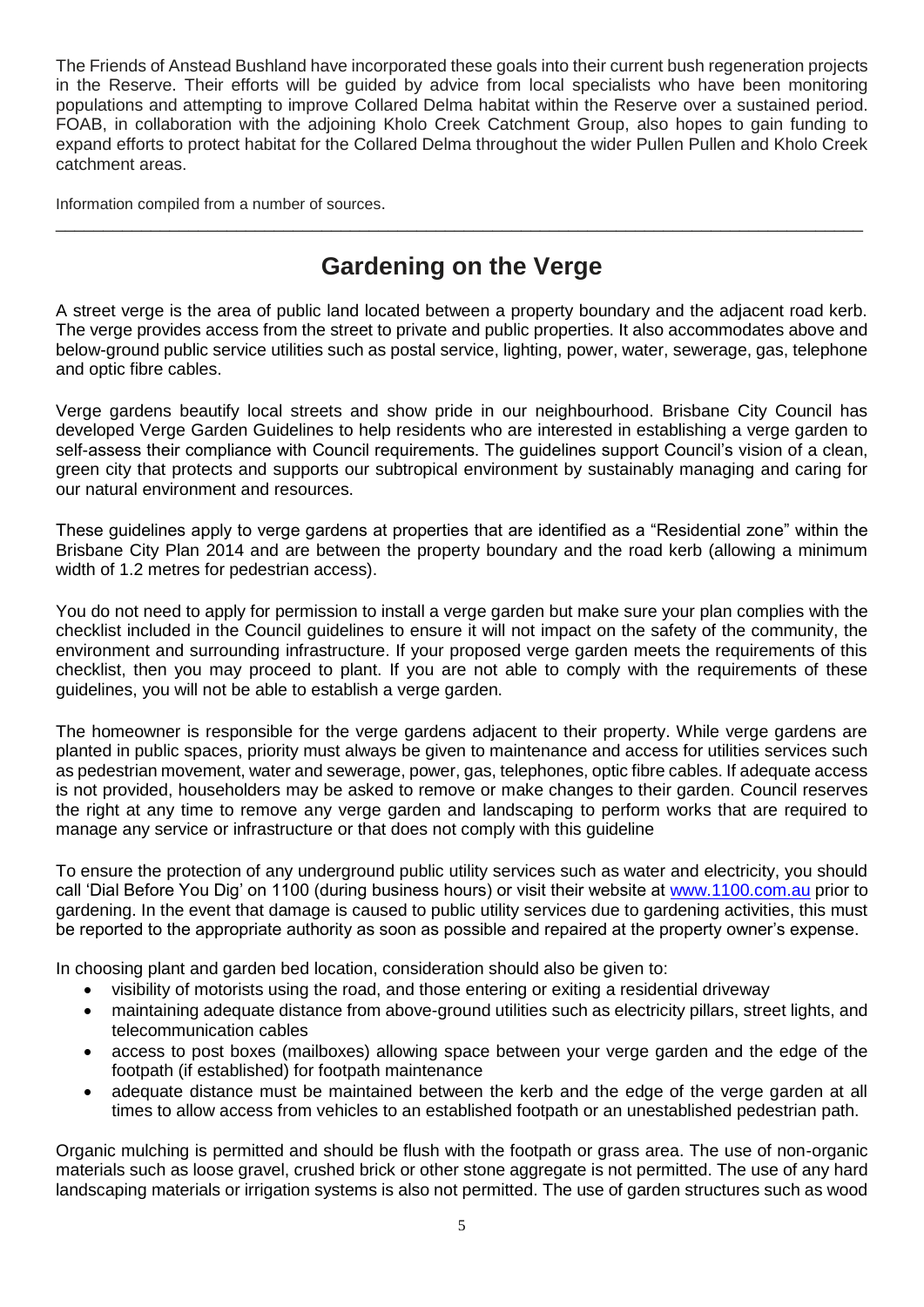planter boxes is not supported by Council. Should residents use such materials, Council will ask for their removal.

Residents are encouraged to use native or water-wise plants where possible. Council has a number of resources to help you select the right plant species and create a sustainable, water-wise garden. Please visit Council's website, [www.brisbane.qld.gov.au](http://www.brisbane.qld.gov.au/) and search the following options to find out more:

- Green Gardening Guide
- Native plant species for residents.

These lists include groundcovers, shrubs and edible plants. It's important to remember that the verge is a public space. If you plan on growing any edible plants, pedestrians passing by may harvest from your verge garden.

When planting species, height of the mature plant or plants must be taken into account to ensure there is no obstruction with the visibility of motorists using the road or exiting a residential driveway, and there is no potential for the species to grow into the power lines. It is also necessary to ensure the species will not create overhanging branches that might be a hazard for pedestrians. Residents are reminded that planting is at their own risk and you must consider the impacts of allergies, thorns and poisonous plants to residents, animals and surroundings.

Trees or tall shrubs must not be planted in verge gardens. Council is responsible for planting, removing and maintaining all street trees on the street verge. If you would like a street tree, please contact Council on 3403 8888.

Many attractive garden plants have a secret life as weeds in our bushland. There are more than 200 backyard beauties that become bushland bullies when they jump the garden fence. Once there, they smother and kill native plants, removing food and shelter for our wildlife. Residents can use Council's weed identification tool and Brisbane Invasive Species Management Plan for assistance. Both of these are available via Council's website.

Extracted from entries on the Brisbane City Council website.

# **Earth Balls**

\_\_\_\_\_\_\_\_\_\_\_\_\_\_\_\_\_\_\_\_\_\_\_\_\_\_\_\_\_\_\_\_\_\_\_\_\_\_\_\_\_\_\_\_\_\_\_\_\_\_\_\_\_\_\_\_\_\_\_\_\_\_\_\_\_\_\_\_\_\_\_\_\_\_\_\_\_\_\_\_\_\_\_\_\_

One of our members came across these structures when planting grasses on his verge recently. He reported that they 'appeared to be attached to a "runner" and were approximately 100mm down in dry soil that had been undisturbed for a minimum of 25yrs. Externally they appeared similar in shape and colour to "button mushrooms" and opened readily to reveal internal black spores when handled.'



The structures appear to be 'earth balls' as the fruiting structures of the fungus *Scleroderma* (from the Greek for 'hard skin') are commonly known. The outer wall of the earth ball may be smooth or warty and is very tough and thick (hence the name!). When the earth ball is mature, the outer wall splits irregularly over its surface to reveal a powdery mass of dark spores. This fungus occurs across the world and is used in nurseries to promote the growth of tree seedlings.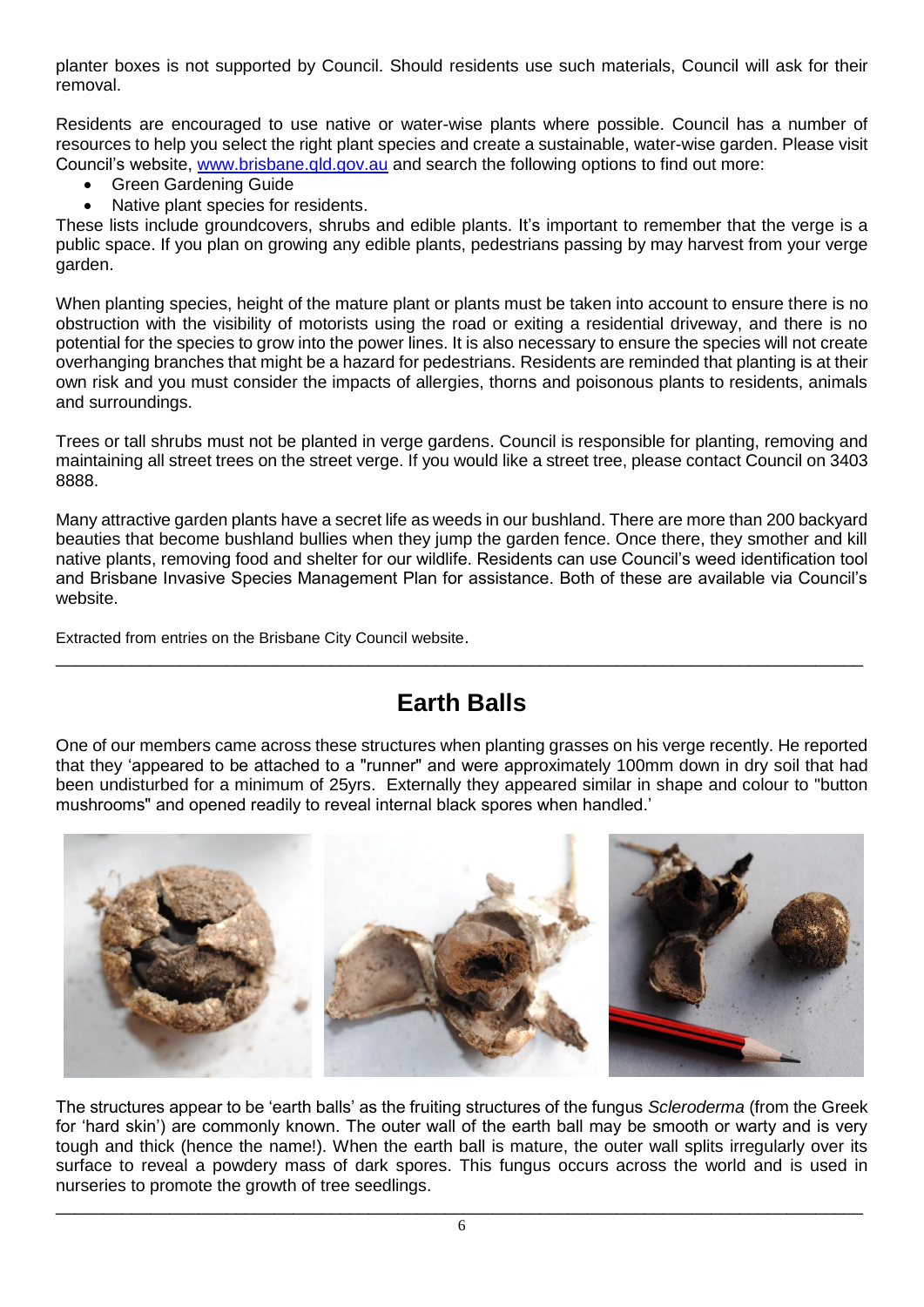## **Fungi in Southern Queensland Bushlands**

### **Margaret O'Grady**

Some time ago I wrote some articles about fungi found in the Anstead Bushland Reserve. This time I've photographed fungi further afield and these two spectacular specimens were found in the border ranges region of Southern Queensland.

### *Stereum ostrea*

This colourful fungus is common throughout the Lamington National Park and other wet native forest areas of Southern Queensland. Its thin fan-shaped bracket with bright colour (bright orange to orange-brown) with light and dark coloured concentric bands, yellow under surface and leathery texture, make this fungus readily identifiable. It grows on hardwood tree bark and some research has been done into its antibacterial properties but no clear cut result was reported.

### **Ghost Fungus (***Omphalotus nidiformis***)**

This intriguing fungus is bioluminescent and was photographed in the Lamington National Park. It grows on a wide variety of dead or dying trees and is poisonous to humans. The luminescence is only visible in low light and the fungus looks white and very plain during the day. The luminescence is due to an enzyme called luciferase, acting upon a compound called luciferin, leading to the emission of light much as fireflies do. Scientists have come up with two possible theories as to why some fungi produce light but neither have been proven. The first theory is that the fungi use the light to lure insects. The second theory is the light could be an accidental by-product of metabolism and in this case the light production has no benefits at all for the fungi.



*Stereum ostrea Omphalatus nidiformis*

*While we're on the subject of fungi, I stumbled upon what looks to be a very useful publication from the Wolston and Centenary Catchments. It's 'A little Field Guide to West Brisbane Fungi' by Megan Prance and Sapphire McMullan-Fisher. It is the result of a survey in 2014 by WaCC of an area bounded by the Brisbane River, Oxley Creek and the Logan Motorway. It is aimed at beginners to show some of the diversity and the common groups of the local macrofungi. It's ideal in that it's relatively local and there are not an overwhelming number of fungi illustrated. I was able to download it from the web. Editor*

\_\_\_\_\_\_\_\_\_\_\_\_\_\_\_\_\_\_\_\_\_\_\_\_\_\_\_\_\_\_\_\_\_\_\_\_\_\_\_\_\_\_\_\_\_\_\_\_\_\_\_\_\_\_\_\_\_\_\_\_\_\_\_\_\_\_\_\_\_\_\_\_\_\_\_\_\_\_\_\_\_\_\_\_\_

## **'The Ferals that Ate Australia'**

\_\_\_\_\_\_\_\_\_\_\_\_\_\_\_\_\_\_\_\_\_\_\_\_\_\_\_\_\_\_\_\_\_\_\_\_\_\_\_\_\_\_\_\_\_\_\_\_\_\_\_\_\_\_\_\_\_\_\_\_\_\_\_\_\_\_\_\_\_\_\_\_\_\_\_\_\_\_\_\_\_\_\_

The 'Ferals that Ate Australia' (published 2021) by Guy Hull, author of 'The Dogs that Made Australia', continues the story told in the book 'They all Ran Wild' written by Eric Rolls and published in 1969. Since that time, the introduction of new invaders and developments in managing ferals has changed the situation.

The author claims that 'the animals that feral-bombed Australia are like the uninvited visitors who saw the light on, dropped in, made themselves at home, cleaned out the fridge and never left.' He begins with the arrival of the dingo, follows through with the animals that arrived with the First Fleet and then the activities of the Acclimatisation Societies that introduced animals to make Australia seem more English and/or for the